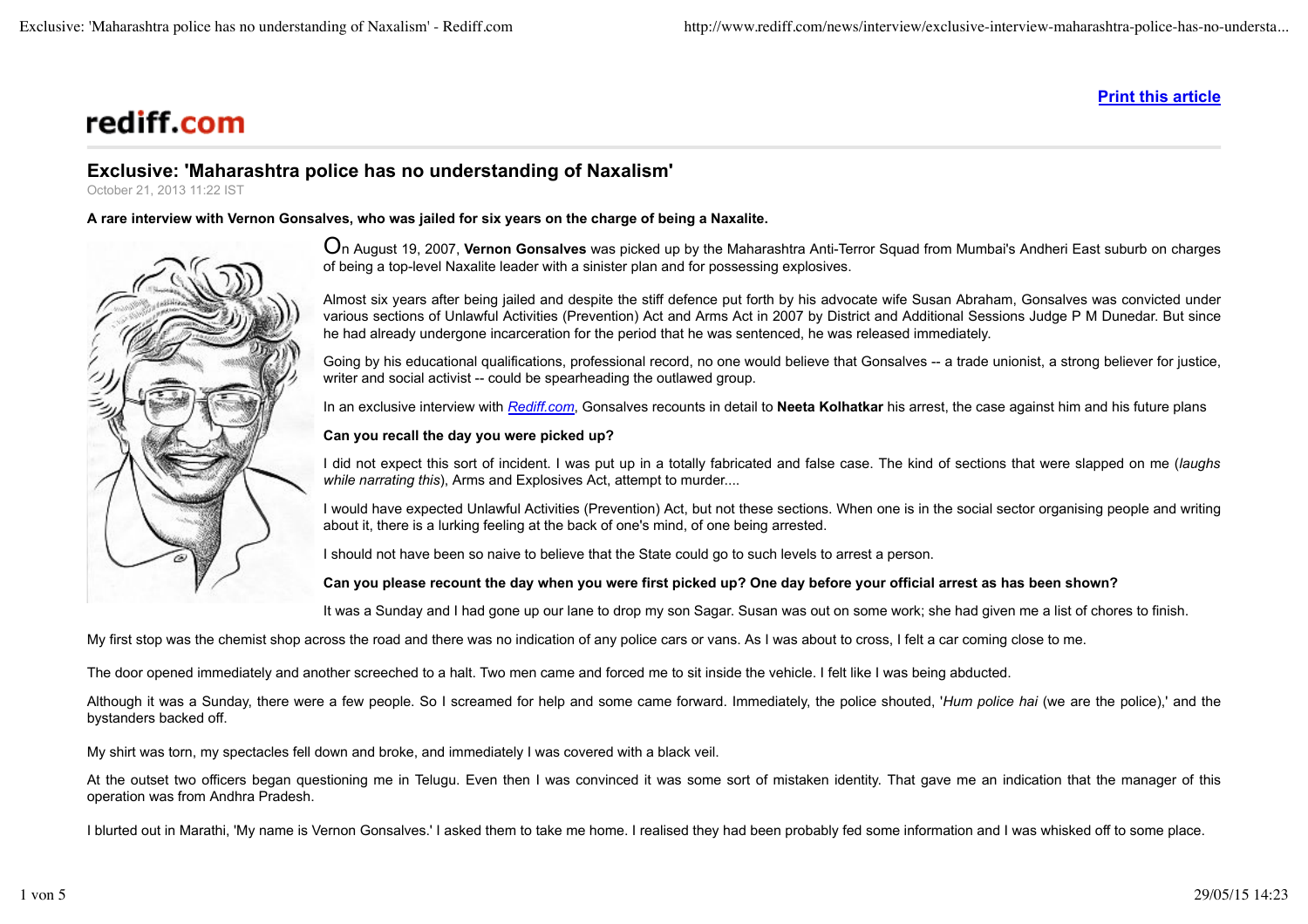It was a little later that I understood that it was the ATS (*Anti-Terrorist Squad*) lock-up at Kala Chowky (*in south-central Mumbai*).

I kept asking them who were they (they were all in plainclothes) and that if they were the police I insisted they took me to court.

Once I was taken to the lock-up I was thrown in a cell and the veil was removed.

#### **How did they treat you, question you? You had complained they used force. Did the ATS torture you?**

There were no indications of a normal prison there. I was seated on the floor, which had chains and I was handcuffed. In fact, I told them that the way I was picked up, brought and treated, 'I fear you will finish me in a fake encounter.'

It was pointless talking to them. When they asked me for information, I told the police that it was pointless talking to them if they thought of killing me.

The Andhra Pradesh officers got a whiff that I had no connections, that is when they began roughing me up. They hit me behind the neck.

They stood behind me, asked questions and kept hitting me. I insisted that they did not look like police when they asked me some names; we had reached a stalemate.

That is when ATS officer Parambir Singh came in. He promised me that they had no intention of killing me in an encounter, especially anyone with Naxal links.

I then reminded him that there could always be a first killing of sorts. That's when the police started on a new line. They blindfolded me, put me in a vehicle and took me around the city.

#### **Were you aware of your surroundings, as to where you were being taken? How did you remain alert?**

I kept my cool and did not react. When such things have already happened to you, a certain kind of coolness overcomes you.

I realised that the police were putting up this drama to give me the feeling of an encounter. So I began to concentrate on the sounds outside.

All the while I knew they were taking me away to some suburb. I knew they never took me into the heart of the city. After a while, they realised it was taking them nowhere and brought me back.

At night they shifted me to the MIDC police station (*in north-west Mumbai*). When I was taken there I didn't know the location, but while taking me out of the station they had not covered my face and eyes tightly and I realised I was somewhere near my house.

At 12.30 am, they brought me home. Till then, I was persuading them take me to the court or my house where we can talk. I need to know what all this was about. So this was a relief... at least there won't be any encounter.

# **What transpired at your house? How did the ATS find the so-called explosives they accused you of harbouring?**

Susan was at home when they brought me. Sagar was studying; he too was awake. At least they were seeing me. They kept me in a separate room and began searching the house. They picked up CDs -- they even took Sagar's game CDs -- and went through our computer.

Susan had case files regarding Dr Binayak Sen, the doctor who was detained in Raipur in Chhattisgarh on charges of sedition -- those were taken. They took books, even those that they did not understand. They just took them (*laughs heartily*). This went on till 6.30 am.

The first indication of my arrest in a case they had made up came when they gave a letter to Susan. Susan showed it to me. I expected to be arrested under UAPA, because it has a broad spectrum. But instead they booked me under the Arms Act, accused me of harbouring explosives like gelatine and detonators.

I am aware of the law. It was evident that the police had some other agenda. They said, 'There can be others too. So this is the broad case with various sections.'

It was only the next day in court that I saw Sridhar Srinivasan for the first time. He too was arrested on the same charges.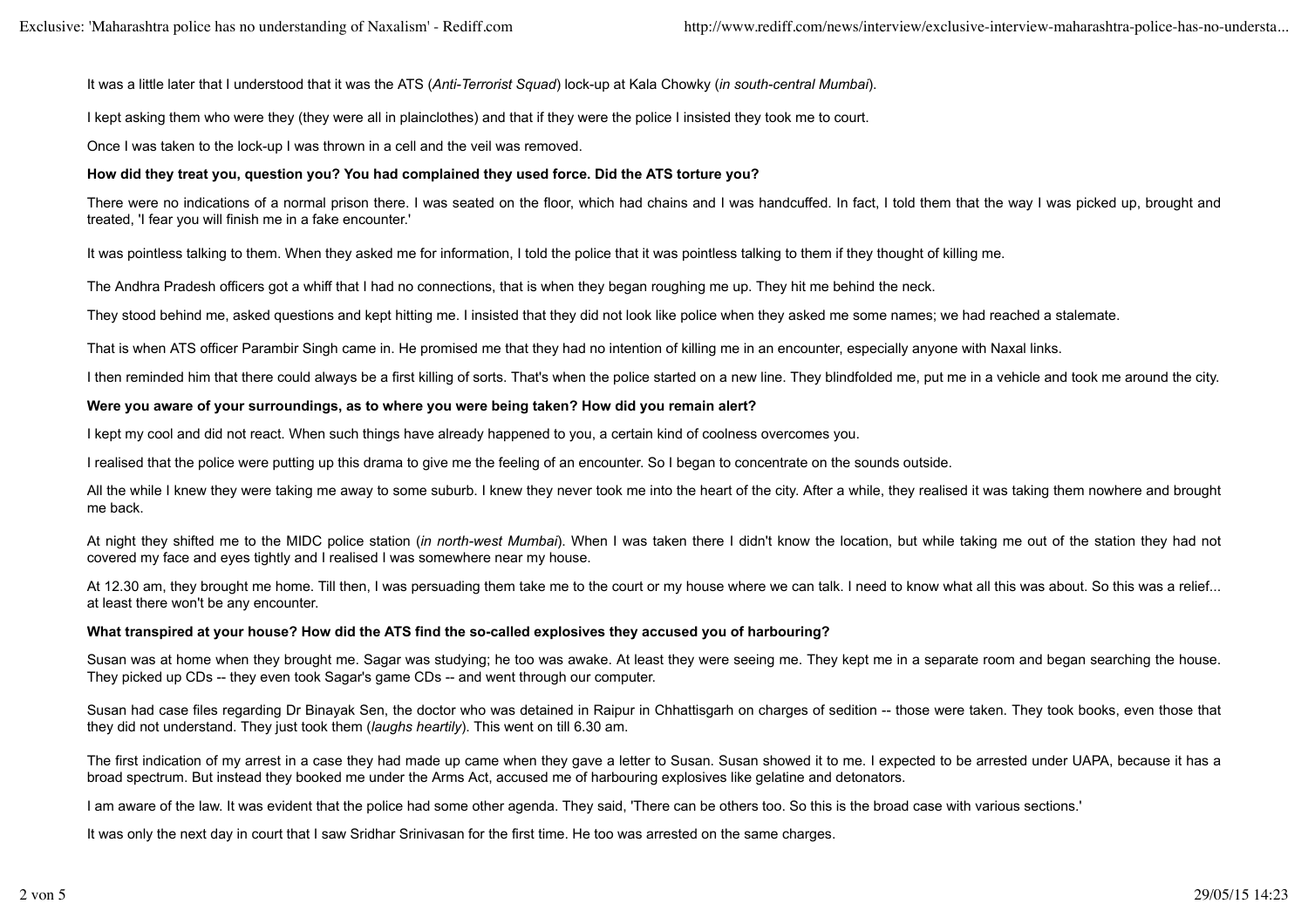#### **Did the case stand in court at the outset? Did the court believe the fabricated sections?**

#### **Moreover, how did the court and later the police react when you raised the issue of physical abuse in custody?**

I was picked up 1.30 pm on Sunday, but in court they showed it as 4.30 pm and that too from Govandi (*in north-east Mumbai*) (*laughs aloud*). As for witnesses, they did not even get any real neighbour from our area.

In typical police style, two *panchas* (law respectable witnesses) stood witness. One of them, in fact, had a criminal record. He was arrested for pirating CDs, yet he went along with the lies of the ATS.

The police explained to the magistrate that we (I and Srinivasan) were sitting with revolvers tucked in our belts. They put up a dramatic story to show how their procedure was fair. It is amusing that they informed the court that we ourselves offered to be searched by the police!

Now, before we were produced in court, we were taken to the KEM hospital (*in south-central Mumbai*). By then, my injuries were hurting. So I told the doctor examining to note it, but instead of doing his duty, he actually told me I must have done something to be beaten by the cops.

That was the first time I lost my cool. The young doctor realised I am no pushover.

We told the court at the outset that we were tortured. The court too realised the charges were not genuine; we were sent to only for two-day custody. At that time when our lawyers raised concerns about our safety and prevention from torture, we got the benefit of Arun Ferreira's case.

There was a campaign outside, a forum formed against torture, and after the first remand we were not beaten.

They tried other tricks of trying to soften us by keeping us awake for nearly 22 hours. They even tried to get us to sign some declarations, but we refused.

The other good part was that in the first hearing itself our lawyers asked to meet us on daily basis, which was granted by the magistrate. So we had daily interactions.

# **The main accusation against you is that you harboured explosives. Did the police find anything at all?**

The police framed us under such charges, but the important point is how they described it them their chargesheet. *(Gonsalves sat in a small room, with a computer, trolley, a desk, book shelf and a small wooden bed on four legs. Storage capacity is evident at one glimpse around the room)*.

They accused us of having made explosives with gelatine sticks, detonators and we had guns. They went on to say we stored these in a hollow storage in the bed (*points to the bed on four legs with two mattresses and no sign of any space for storage*).

The falsehood was evident even to the magistrate. During the trial, the explosive expert was called to give his assessment. He said with the kind of explosives mentioned, it could blast a whole station and I was supposed to have stored it here?

It is absurd for such things to be stored in a match-box-size house of sorts that we live in. The expert did mention the unlikelihood. It was all absurd.

# **Which jails were you kept in? Are the lock-ups for political prisoners different? How did the other criminals behave with you?**

In 2007, we were kept in the Anda cell of the Arthur Road jail (*in central Mumbai*) for a while. There are five yards -- one for Dawood Ibrahim's gangsters, one for Chhota Rajan's gangsters and three for the other prisoners, including one only for Muslim prisoners.

I was there for nearly seven months. These cells are vards; they open into a space where we can speak to others. These are very small cells and due to over-crowding initially there were three of us in one cell. They were particularly strict with the blast case prisoners.

The Indian authorities follow the British policy for political prisoners. They follow what is called the septic tank principle. There is, in fact, a July 2007 circular by the Inspector General of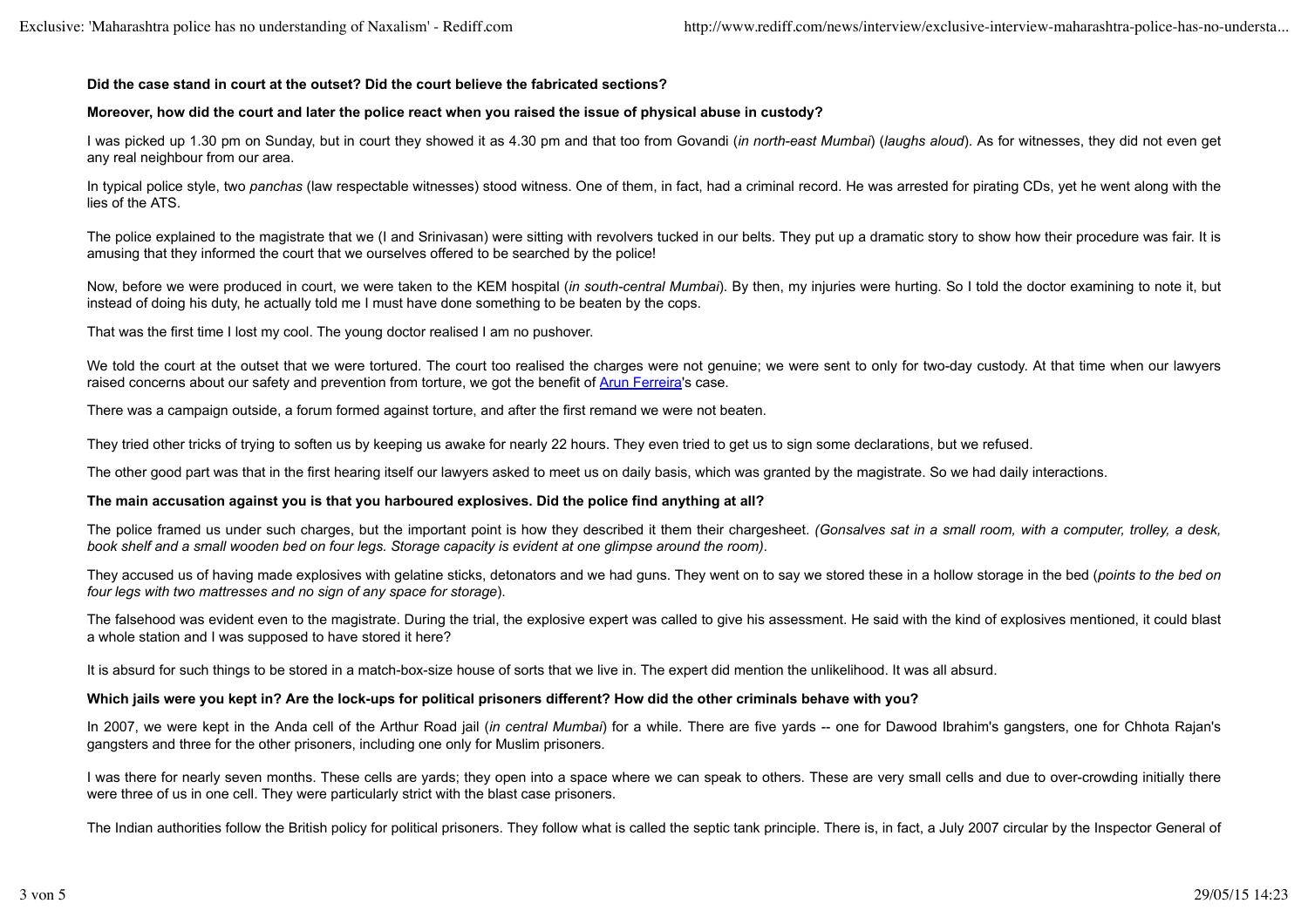Prisons regarding political prisoners and especially those arrested for Naxal operations.

That circular specifies we should be quarantined and iails should keep a strict, beginning with their own staff so that we do not influence them. They have instructed how we should not be 'influencing' others about our ideology.

They supervise our interviews during personal visits by family members and lawyers. We had to fight for getting books to read or even writing letters. And while we fought, all sorts of other illegal activities were being permitted in the jails.

Booze, drugs, good home-cooked food and everything else is traded here. I had never tasted the kind of food that some of them eat in jail, say like a Lebanese roll.

Our approach was simple, we had to maintain our sanity for which we kept reading and writing. Yes, other prisoners realised we are well-educated, speak good English, can write well. So they would consult us on legal matters, seek our help under which sections they could plead for bail, other such issues.

We weren't of any threat to the other prisoners. So we would be left alone. Interestingly, the lower-rung encounter cops who were in jail also sought legal advice from us for bail and other matters.

The whole approach of the authorities and structure of the establishment is to humiliate a person in jail. They stomp upon you. We re-learnt our laws and used it to make it clear they could not touch us.

During our stay in Gadhchiroli jail (*in north-central Maharashtra*), officials feared we would be poisoned. So they had to taste our food. Once my blood pressure went up, they would make me eat more (*laughs*).

#### **Through your various interactions with the police, the ATS and other security agencies, do you think the establishment is confused about Naxalism in Maharashtra? Do they know what exactly are the problems and is there a clear policy?**

It is obvious that mostly the police has no understanding of Naxalism. The political class has no stakes in Gadhchiroli, Gondia, Chandrapur (*Naxal hot-beds in Maharashtra*). They get into action only when something happens, or out of fear that something may happen.

The very cases they filed against Naxal activists reflects the government mindset. It finally settles down to individuals. So if there is an effective superintendent of police, then there will be one sort of action; another SP wanting to show his diligence would trigger a sudden spurt in action.

In Andhra Pradesh, the Naxal movement has gone down to a very large extent. There are many positive reasons for it. It is not due to the 'Greyhound' (*anti-Naxal police teams*) approach, but because of the implementation of many irrigation projects. People got water, employment, jobs and got economically empowered.

The main reason is economic development has taken place in many places. But there is no holistic policy as such.

During our jail term, many policemen wanted to talk to us. They wanted us to educate their 'boys.' as some would tell us, about our work and the activists in such regions.

In fact, the lack of understanding was evident at every step. The Gujarat police filed a UAPA case against me and 20 others, including Kobad Ghandy in Surat. We had never even gone to Surat. But they anticipated we could go to Gujarat and anticipated that Maoists could go to work there. There too they had no clue what Naxalism meant, the work that is involved.

# **Now that you are out of jail, what do you plan to do?**

I am interested in criminal law. I have been reading and studying. My experience has taught me a lot regarding the kind of knowledge the authorities don't have about political prisoners. I have picked up a lot of legal knowledge and now I am working on the death penalty -- I am against it.